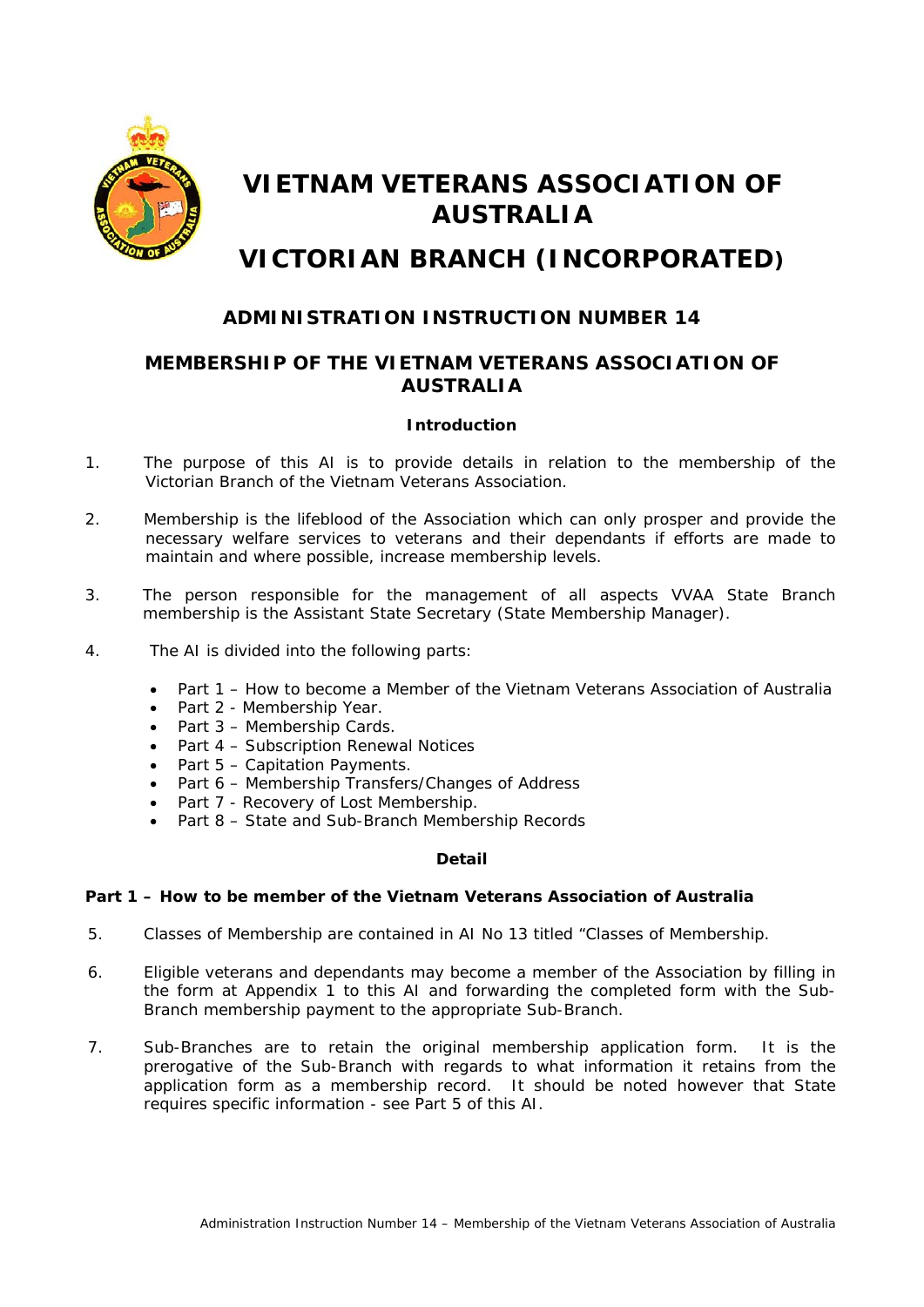#### **Part 2 – Membership Year**

- 8. The membership year for the Victorian Branch of the Vietnam Veterans Association is from 1 January to 31 December each year.
- 9. A defined membership year allows for greater control of membership status. Membership subscriptions are more likely to be paid on time and membership services can be delivered effectively, based on membership status ie State newsletter.

#### **Part 3 – Membership Cards**

- 10. State membership cards are available from the Membership Manager although some Sub-Branches produce their own unique membership cards. Whichever option is taken, it is the responsibility of the Sub-Branch to determine whether membership cards will be issued.
- 11. Sub-Branches should keep in mind that the issue of membership cards stamped with the membership year on payment of the annual subscription provides veterans with an accurate record of their membership status and a reminder of when subscription is due for renewal.

#### **Part 4 – Subscription Renewal Notices**

- 12. When renewal membership payments are due, it is the responsibility of the Sub-Branch to make every effort to notify the member that the annual subscription is due for renewal.
- 13. There are a number of ways this can occur but by far the most beneficial and cost effective method is by sending out a renewal notice to all members on the Sub-Branch membership list. The inclusion of a renewal notice in a Sub-Branch newsletter is also useful.

#### **Part 5 – Capitation Payments**

- 14. The Victorian Constitution requires that the general funds of the organisation shall be derived from annual subscriptions from Sub-Branches. Similarly, funds for National VVAA are derived from the States. These payments are called capitation payments.
- 15. It is the prerogative of the Sub-Branch to set membership fees; the level of membership fees must be sufficient to cover capitation payments from Sub-Branches to the State Branch.
- 16. Capitation payments are fixed from time to time by the State Council and are distributed as follows:
	- National Council a set amount as advised by the National Council.
	- State Council a set amount as advised by the State Council.
	- \$1 from every capitation paid is to the NVVM.
- 17. The Constitution requires that capitation payments must be made to the State Branch within one month of receipt by the Sub-Branch.
- 18. When making capitation payments, Sub-Branches are required to submit the following details for each member, to the State Membership Manager:
	- State Registration Number
	- Regimental Number or relationship to Veterans ie spouse, son, daughter.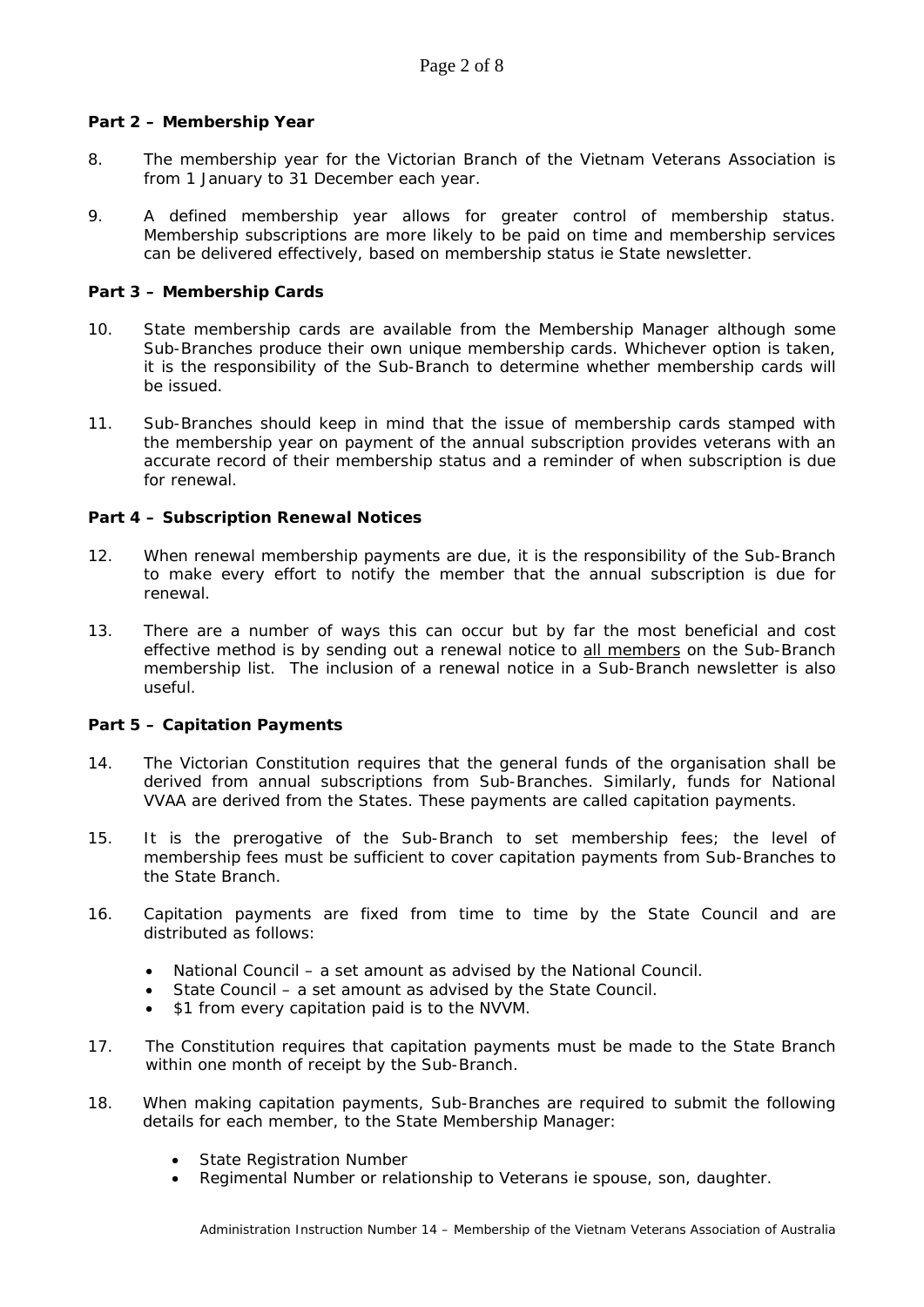- First Name.
- Second Name or initial.
- Surname.
- Street Address
- Suburb.
- State.
- Postcode.
- Whether there is an address change for this member.
- 19. This information may be submitted in any format however, it is requested the following standards be adhered to:
	- All information as noted above is contained on the form.
	- The information is readable.
	- The names are in alphabetical order.
- 20. Computer generated documents are suitable provided all the information noted in paragraph 18 of this AI is noted on the document.
- 21. Sub-Branches should note that capitations are not payable to the State Branch for:
	- State Branch life members.
	- Veterans who may hold a second membership with another Sub-Branch affiliated with the State Branch.
	- Dependents of Veterans who may also hold a second membership with another Sub-Branch affiliated with the State Branch.
	- Associate members note that:
		- Sub-Branches are required to provide a list of Associate members showing name and address to the Member Manager.
		- This listing should be updated concurrently with the submission of capitation payment lists.

#### **Part 6 – Membership Transfers/Changes of Address**

- 22. A member of a Sub-Branch may change their address, leaving their original locality and move to another Sub-Branch area or may wish to transfer to another Sub-Branch for personal reasons.
- 23. To ensure these members are not lost to the Association, Sub-Branches must advise the State Membership Manager of the personal details of the member involved. The form attached at Appendix 1 can be used for this purpose.
- 24. When the form is received by the State Membership Manager, appropriate action will be taken to advise the nearest Sub-Branch of the new address of the member so that an approach can be made for the member to join that Sub-Branch.
- 25. The notification of membership transfers is also beneficial in keeping the State Membership Record up to date.

#### **Part 7 – Nonfinancial Members/Recovery of Lost Membership**

- 26. The Sub-Branch has a clear responsibility in relation to its membership to ensure that members renew their memberships in January of each year. An un-renewed membership means a lost member to the Association.
- 27. If a membership is not renewed by 30 June of the calendar year, the Sub-Branch must approach the relevant member to ascertain why the renewal subscription has not been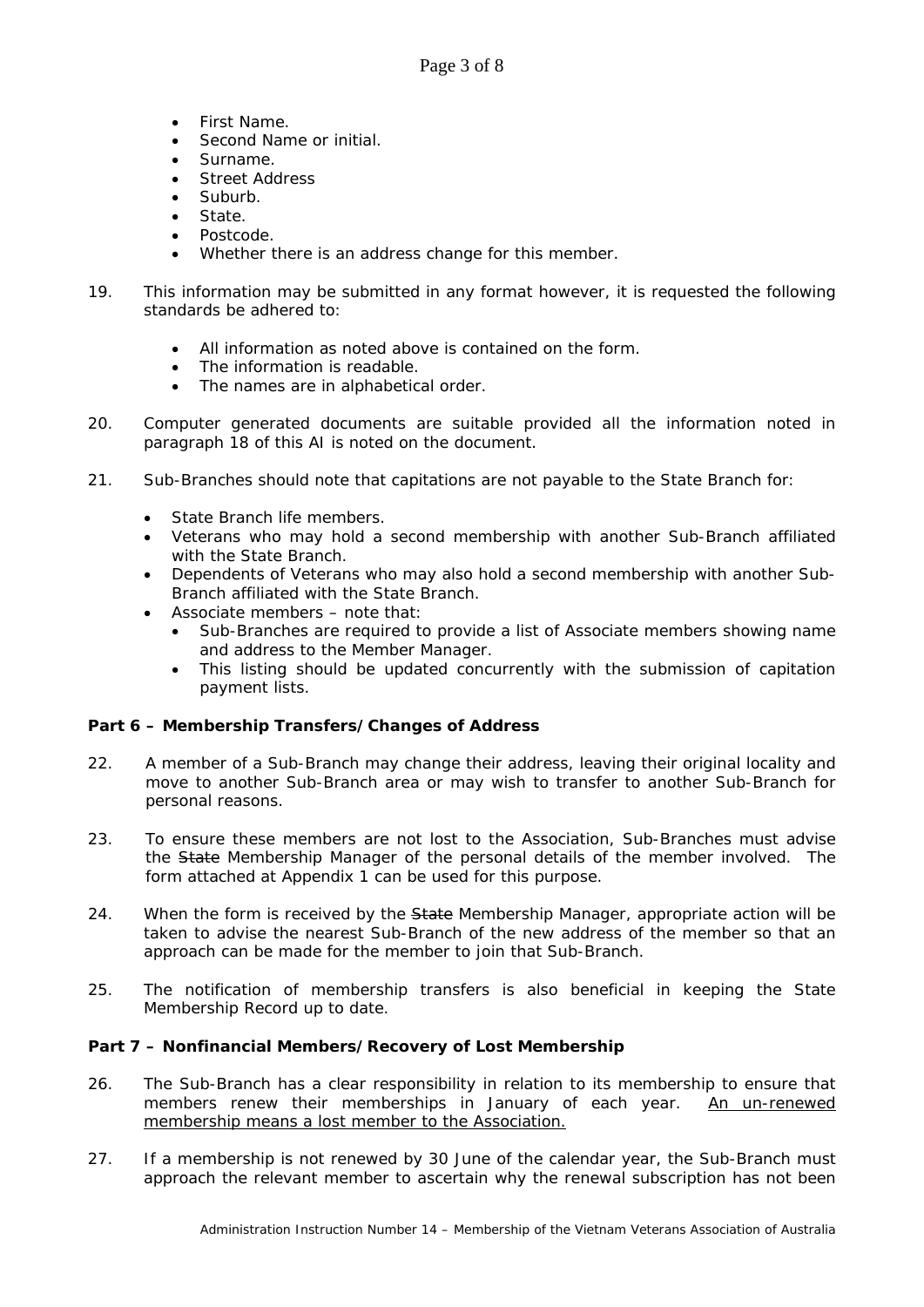paid. This may first take the form of a letter or a personal visit by a member of the Committee to the member.

- 28. The reasons for a member not renewing their membership are numerous and in addition to ensuring the member does renew their membership, the Sub-Branch should make every effort to determine whether there are any welfare or grievance issues that may have caused the member not to renew their membership.
- 29. It a grievance exists, the Grievance procedure as detailed in AI 24 can be used to resolve the situation.
- 30. If the Sub-Branch requires a list of members for comparison over the previous years, please contact the Membership Manager who will provide what information is available from the State Membership record.

#### **Part 8 - State Branch and Sub-Branch Membership Records**

- 31. The Associations Incorporation Act requires that the State Branch maintains a record of all financial Ordinary and Associate members, it follows then that a full membership list of Ordinary and Associate members must be maintained at both State and Sub-Branch level.
- 32. The State Membership Manager has the responsibility to maintain an accurate record of Ordinary, Life and Associate members at State level, and to ensure that relevant capitation fees are paid to State and National as per Part 6 of this AI.
- 33. The State Membership Record is maintained in a Microsoft Access Database and the minimum information required to be entered onto this database is:
	- State Registration Number
	- Sub-Branch
	- Year for which membership is being paid
	- Type of Membership.
	- Regimental Number or relationship to Veterans ie spouse, son, daughter
	- First Name
	- Second Name or Initial
	- Surname
	- Street Address.
	- Suburb.
	- State.
	- Postcode.
- 34. On receipt of the membership information and the cheque for capitations, the Treasurer will provide a written receipt to the Sub-Branch for the monies forwarded in capitation payments and forward a date stamped copy of the Sub-Branch membership list with the receipt number to the Membership Manager. The Treasurer or Membership Manager will contact the Sub-Branch to resolve any issues that may arise.

#### **Conclusion**

- 35. Effective management of membership renewal, and follow-up of non-renewals will ensure that members are provided with an appropriate level of support.
- 36. Sub-Branches must familiarise themselves with this AI as it contains information relevant to the membership of the Association - the lifeblood of the Association.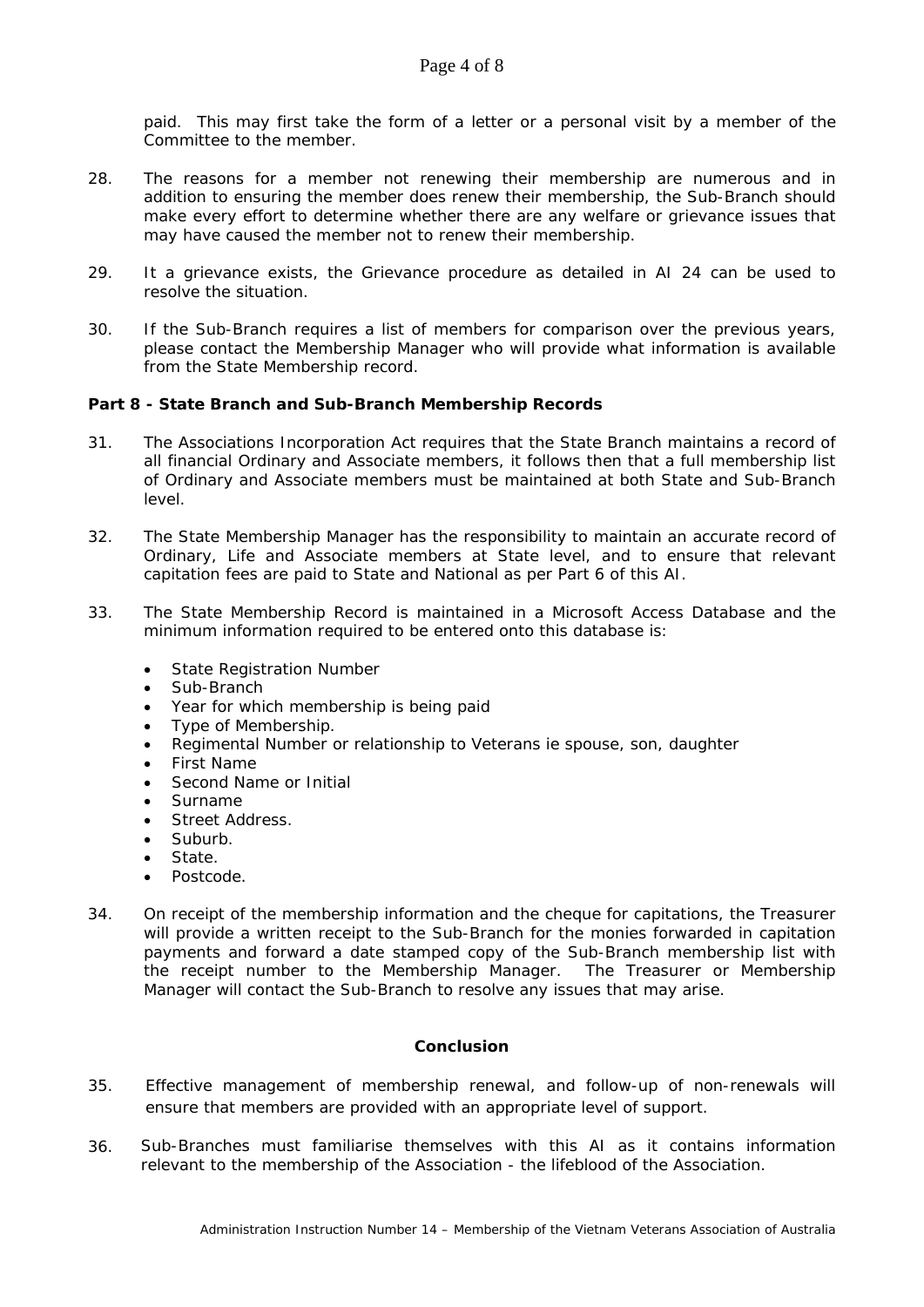Page 5 of 8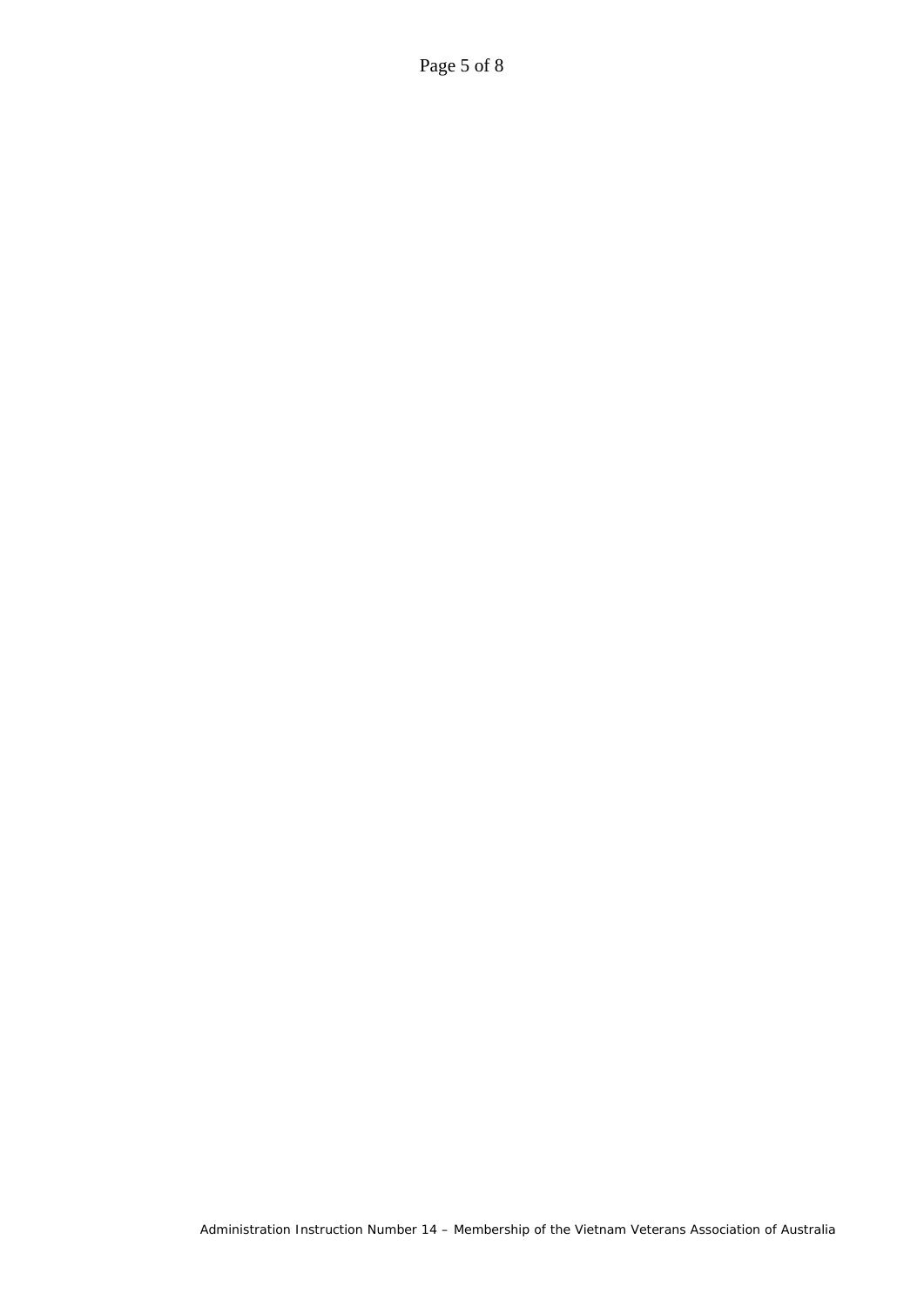APPENDIX 1 TO AI NO 14

## **VVAA VICTORIAN BRANCH**

#### **APPLICATION FOR** *ORDINARY***\* or** *ASSOCIATE\** **or**  *RENEWAL OF MEMBERSHIP\** **or** *TRANSFER OF MEMBERSHIP***\* (\* circle one only applicable membership category)**

#### **Your Personal Details**

| Is this address your postal address? Yes / No. If no, please write your postal address below.                                                                                                                                                                                                            |                                                                                                                                   |  |  |
|----------------------------------------------------------------------------------------------------------------------------------------------------------------------------------------------------------------------------------------------------------------------------------------------------------|-----------------------------------------------------------------------------------------------------------------------------------|--|--|
|                                                                                                                                                                                                                                                                                                          |                                                                                                                                   |  |  |
|                                                                                                                                                                                                                                                                                                          |                                                                                                                                   |  |  |
|                                                                                                                                                                                                                                                                                                          |                                                                                                                                   |  |  |
|                                                                                                                                                                                                                                                                                                          |                                                                                                                                   |  |  |
|                                                                                                                                                                                                                                                                                                          | <b>Your Service Details</b><br>(Attach separate sheet of paper if required - PLEASE INCLUDE A COPY OF YOUR DISCHARGE CERTIFICATE) |  |  |
|                                                                                                                                                                                                                                                                                                          |                                                                                                                                   |  |  |
|                                                                                                                                                                                                                                                                                                          |                                                                                                                                   |  |  |
| War Service:                                                                                                                                                                                                                                                                                             |                                                                                                                                   |  |  |
|                                                                                                                                                                                                                                                                                                          |                                                                                                                                   |  |  |
|                                                                                                                                                                                                                                                                                                          |                                                                                                                                   |  |  |
| Other Military Service:                                                                                                                                                                                                                                                                                  |                                                                                                                                   |  |  |
|                                                                                                                                                                                                                                                                                                          |                                                                                                                                   |  |  |
|                                                                                                                                                                                                                                                                                                          |                                                                                                                                   |  |  |
|                                                                                                                                                                                                                                                                                                          |                                                                                                                                   |  |  |
|                                                                                                                                                                                                                                                                                                          | <b>Sub-Branch Details</b>                                                                                                         |  |  |
|                                                                                                                                                                                                                                                                                                          |                                                                                                                                   |  |  |
| By joining this Sub-Branch you are becoming a member of the Vietnam Veterans Association of Australia<br>- Victorian Branch (the Association) that provides you with the entitlements of being a member of the<br>Association and also having the responsibilities of being a member of the Association. |                                                                                                                                   |  |  |
| Are you a member of another VVAA Victorian Sub Branch?                                                                                                                                                                                                                                                   | Yes / No                                                                                                                          |  |  |
|                                                                                                                                                                                                                                                                                                          |                                                                                                                                   |  |  |
|                                                                                                                                                                                                                                                                                                          |                                                                                                                                   |  |  |
| Sub-Branch Membership Officer                                                                                                                                                                                                                                                                            | Victorian Branch Membership Manager                                                                                               |  |  |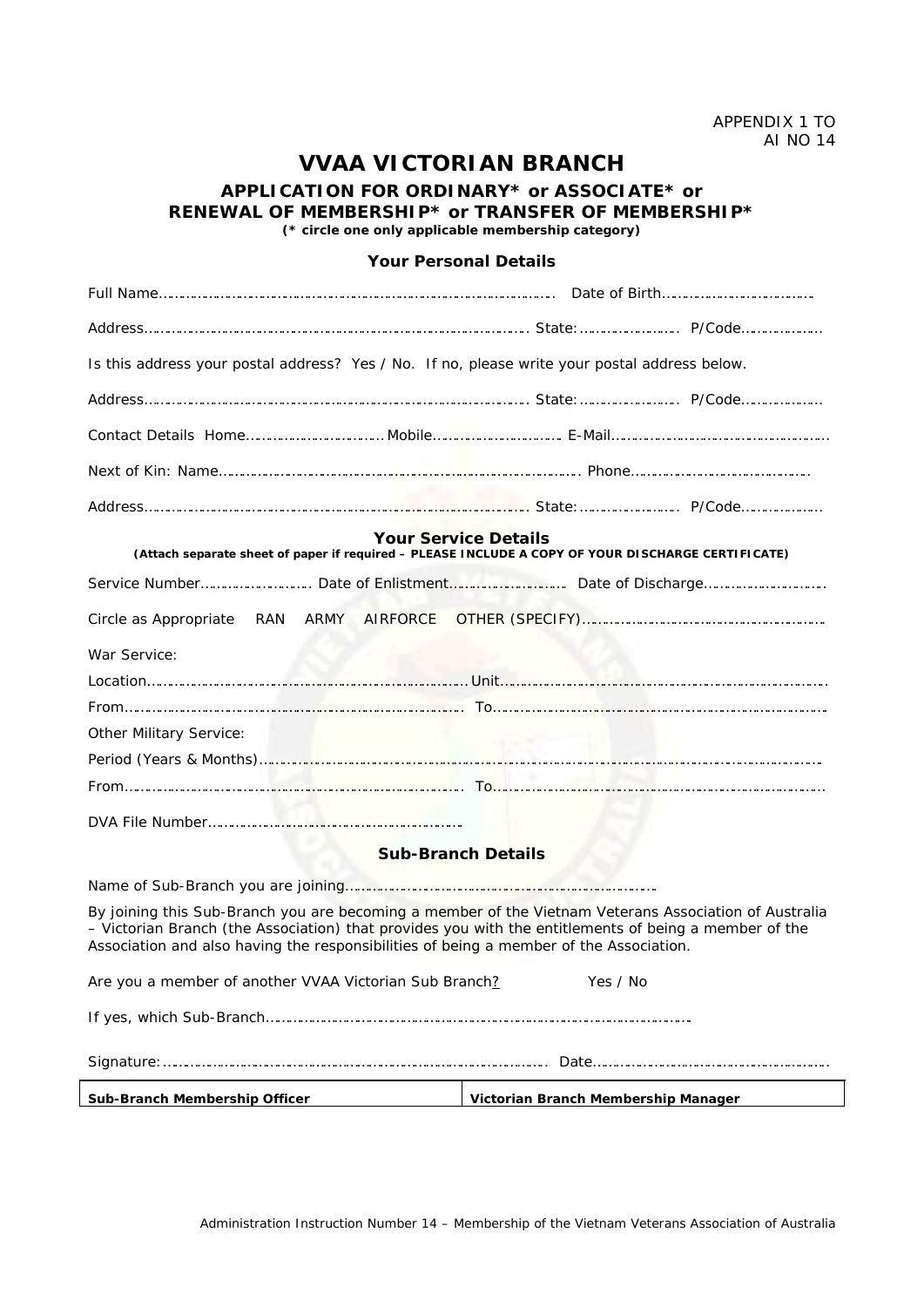## **VIETNAM VETERANS ASSOCIATION OF AUSTRALIA VICTORIAN SUB-BRANCH MEMBERSHIP ADVICE**

# **………. YEAR**

| Sub-Branch Name:                                                             |            |  |
|------------------------------------------------------------------------------|------------|--|
| Sub-branch Capitation Number                                                 |            |  |
| Members:                                                                     | Ordinary   |  |
|                                                                              | State Life |  |
| Capitations previously paid in (year)                                        |            |  |
| Total Capitations paid in  (year) - including this<br>capitation.            |            |  |
| Amount due (check with Membership Manager if unsure of<br>capitation amount) |            |  |
| Cheque number                                                                |            |  |

*Note 1 - This form must be sent to*: Sue & Lindsay McQueen State Branch Membership Officers C/- CVVSC PO Box 820 BENDIGO CENTRAL VIC 3553

*Note 2 - The following documentation must be attached to this form when sending it to State Branch Membership Officers:*

- 1. List of members in alphabetical order for whom the capitations are being paid *with information as per paragraph 16 of AI No 14 "Membership of the Vietnam Veterans Association of Australia*"
- 2. Cheque for the requisite amount

#### *Note 3 – Life Membership and Second Membership Capitation Payments*

- 1. Capitation payments are not required for State Life Members.
- 2. Capitation payments are required for Sub-Branch Life Members.
- 3. Capitation payments are not required where a member holds a second membership with your Sub-Branch.

| Sub-Branch Membership Officer: | Date |  |
|--------------------------------|------|--|
|                                |      |  |
| State Receipt number           |      |  |